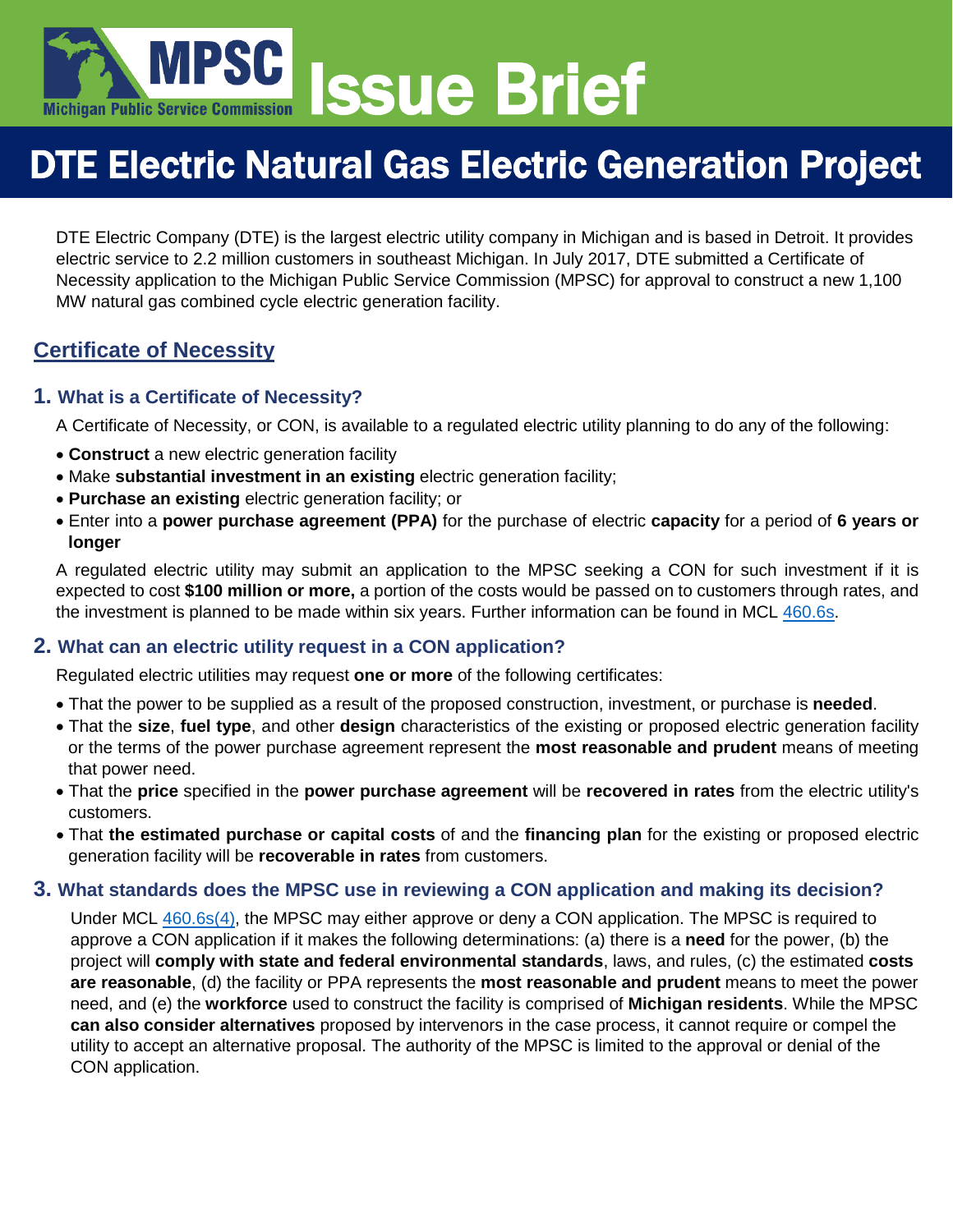# **DTE Electric Company CON Request**

#### **4. What did DTE request in its CON application?**

DTE requested the following **three CONs** for its proposed **1,100 megawatt (MW)** natural gas combined cycle (NGCC) plant:

- That the power to be supplied as a result of the proposed construction, investment, or purchase is **needed**.
- That the size, fuel type, and other design characteristics of the existing or proposed electric generation facility or the terms of the power purchase agreement represent **the most reasonable and prudent means** of meeting that power need.
- That the estimated purchase or capital costs of and the financing plan for the existing or proposed electric generation facility will be **recoverable in rates** from customers.

#### **5. What is a Natural Gas Combined Cycle (NGCC) plant?**

A NGCC plant is a power plant that uses **natural gas to produce electricity and steam**. DTE's proposed NGCC power plant is **1,100 MW** and includes a multi-shaft 2x1 design, consisting of two combustion turbine units and one steam unit. It is highly efficient and can quickly increase or decrease output based on changes in customer demand or system conditions. The NGCC plant is proposed to be located on the site of DTE's existing Belle River power plant in **East China, Michigan**. Construction is proposed to begin in the spring of 2019, with commercial operation of the plant expected by June of 2022.

#### **6. Why is DTE interested in building a new NGCC plant?**

DTE indicates that by 2023 it will have a generation capacity shortfall of 1,266 MW, primarily due to the retirement of 8 coal-fired electric generation units at three different plant sites. DTE is planning to retire the coal units due to a combination of old age and costly investments necessary to ensure the plants are compliant with environmental regulations.

#### **7. Did DTE consider alternatives to the proposed generation project?**

Yes. DTE submitted an integrated resource plan (IRP) as part of its application, pursuant to the requirements for an IRP set forth in MCL [460.6s\(11\).](http://www.legislature.mi.gov/(S(cm4bd1d1y1rw5y4t2qjb5vww))/mileg.aspx?page=getObject&objectName=mcl-460-6s) An IRP is a plan developed by an electric utility which outlines its future resource strategy – how the electric utility will provide reliable, cost-effective electric service to its customers while addressing the risks and uncertainties inherent in the electric utility business. As part of its IRP, DTE **considered several alternative resource options**, including energy waste reduction, load management and demand response, nuclear energy, renewable energy, storage, short-term market purchases of up to 300 MWs, transmission alternatives and distribution efficiencies, natural gas combustion turbine and combined cycle gas plant configurations.

### **MPSC Decision**

#### **8. What did the MPSC decide?**

**The MPSC granted DTE's CON application for a new NGCC power plant**, authorizing cost recovery up to \$951.8 million. The MPSC found that there is a need for the power from the proposed unit; that the project will comply with state and federal environmental standards, laws, and rules; the estimated costs are reasonable; the facility is the most reasonable and prudent means to meet the power need; and the workforce used to construct the facility will be comprised primarily of Michigan residents.

#### **9. What does the MPSC's decision mean?**

The MPSC's approval of the DTE NGCC generating facility CONs will allow DTE to recover from customers the costs associated with the construction of new baseload generation to meet its anticipated generation shortfall due to coal units retiring by 2023. Only actual amounts incurred up to \$951.8 million can be recovered by DTE through rates. **The new generating facility will ensure long-term reliability for Michigan residents.**

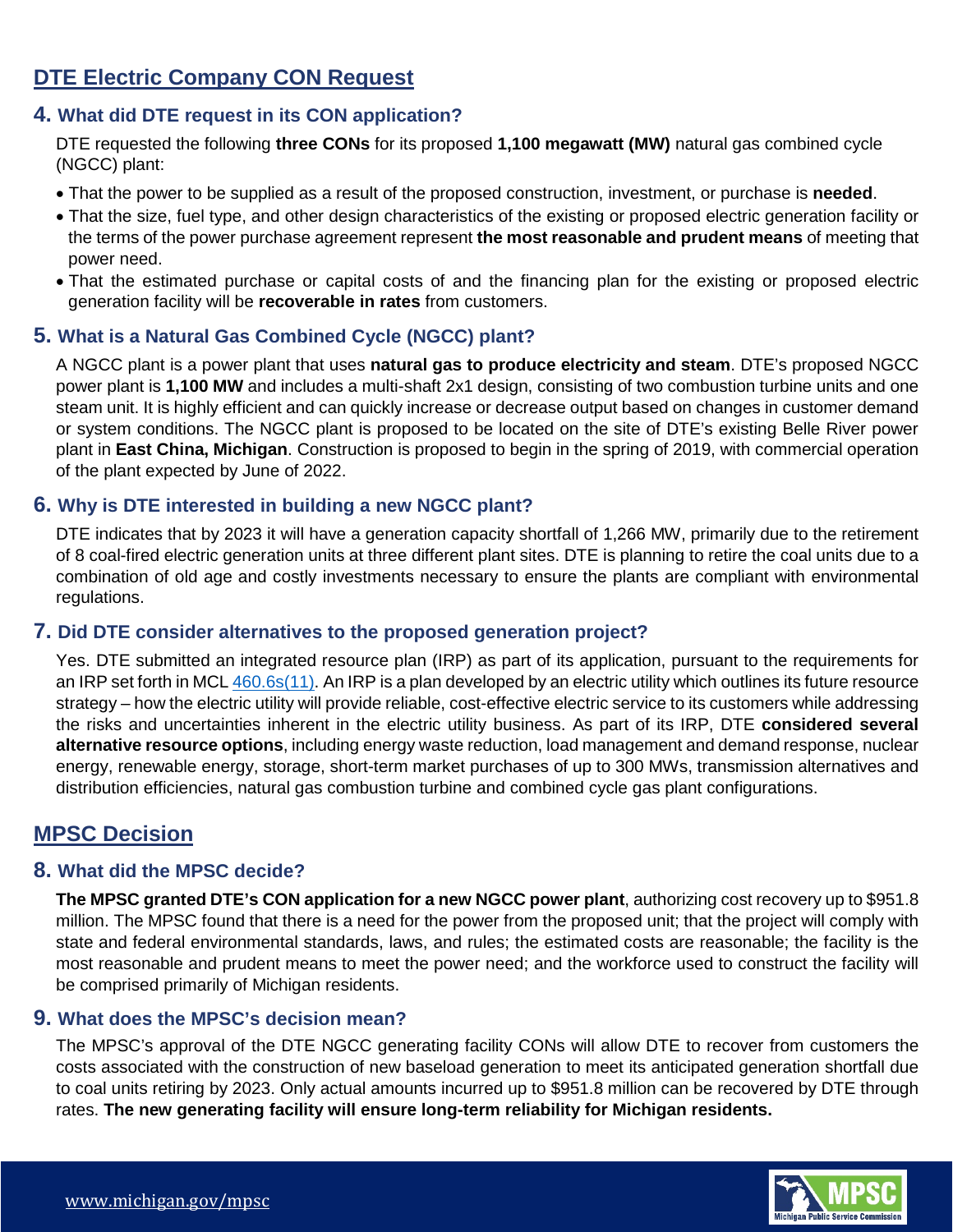# **CON Process**

#### **10. What is the process for a CON case?**



The typical process for a CON request is similar to the process for any **contested case** before the MPSC, as shown above. In DTE's CON proceeding, the MPSC read the record, eliminating the need for the PFD and Exceptions to PFD steps. Under the law, the MPSC must issue a final order in a CON case within 270 days of the company's application.

#### **11. Are other parties able to express their opinions?**

Yes. A CON case is conducted as a contested case, meaning a formal hearing process is used to allow individuals or groups to be involved in the case proceeding. Parties who may be impacted by the utility's proposal may file a **petition to intervene**.

Typical intervenors include individuals, businesses, organizations, and government agencies representing a wide spectrum of interests, such as environmental considerations, residential, commercial, or industrial ratepayers, or consumer advocates. Intervenors are represented by attorneys and may submit testimony and exhibits, participate in the discovery of evidence process, cross examine witnesses, and file legal briefs on issues in the case. Including MPSC Staff, DTE's CON case had 10 intervenors representing 16 interest groups. Any intervenor in a CON proceeding can file alternative proposals for the MPSC's consideration in the context of the case. Under the law, an existing supplier of electric generation, producing at least 200 MWs of firm generation capacity and located in the same regional transmission grid zone as the CON applicant, can submit to the MPSC an alternative proposal to that of the electric utility, and the supplier is automatically granted standing to participate as an intervenor.

Members of the public are also able to express their views and participate in a CON case by **submitting comments into the hearing record**. Members of the public were able to submit written comments and electronic comments via e-mail.

#### **12. Can a utility modify its CON application once filed?**

Yes. A utility has **up to 150 days** after the initial CON filing **to update cost estimates** if those estimates change materially. No other aspect of the application filing may be changed unless it is withdrawn and refiled.

#### **13. What happens if a CON is not approved by the MPSC?**

If the MPSC denies a CON application, the utility has a few options: (1) It may **continue to move forward** with the proposed project, without the determination of need and cost recovery (although there may be regulatory risk when the utility seeks to include costs for the project in a future rate case.) (2) The utility can **modify** its CON and refile with the MPSC, or (3) the utility may choose to **cancel** the CON and proposed project in its entirety. A CON will be required for future generation projects with a capacity of 225 MW or greater as part of an Integrated Resource Plan under section 6t of [PA 341.](https://www.legislature.mi.gov/documents/2015-2016/publicact/htm/2016-PA-0341.htm)

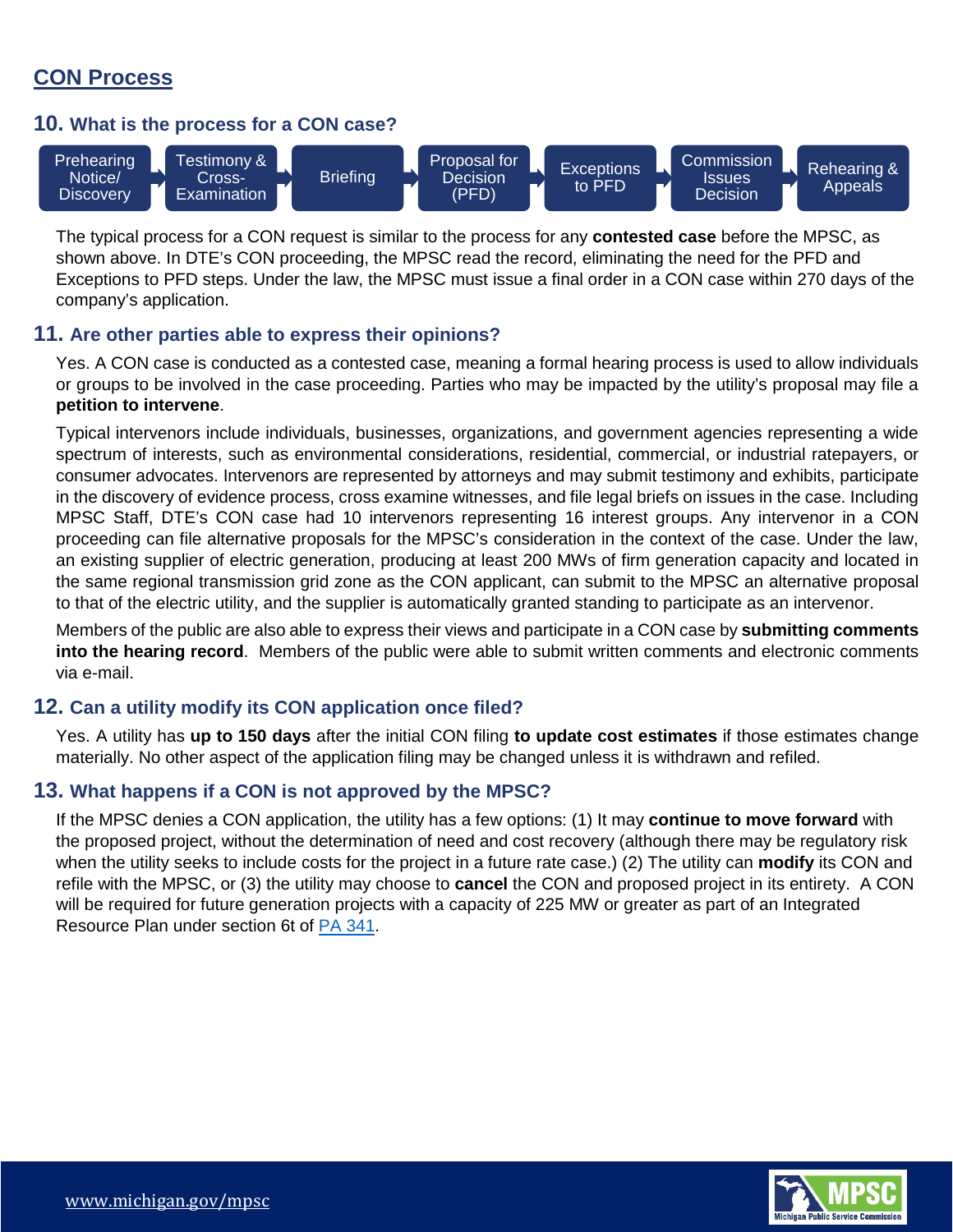# **Cost Recovery**

#### **14. How does an approved CON impact rates?**

An approved CON will likely increase the utility's revenue requirement, which is the revenue needed to adequately compensate the utility for costs it reasonably and prudently incurs to serve its customers. When a utility has an alleged revenue deficiency, it files a rate case with the MPSC seeking authority to increase rates. A rate case is a legal proceeding conducted by the MPSC to determine the amounts to charge customers through rates, based on the utility's costs to serve its customers. Approved CON project costs may be included in the requesting utility's rates once the generation facility or PPA is considered **used and useful**. Generally, costs will be recovered over a period of time by a utility in ongoing rate cases and power supply cost recovery filings. Certain costs, such as financing interest and construction work in progress, may be recovered in rates before the asset is considered used and useful.

#### **15. Once a CON is approved, can the costs approved for recovery be altered in subsequent cases?**

Pursuant to MCL [460.6s\(9\),](http://www.legislature.mi.gov/(S(1ztmdesbsckgu0wjtfsiasfq))/mileg.aspx?page=getObject&objectName=mcl-460-6s) the MPSC **cannot disallow any recovery of costs at or below what was approved** in the CON case. If the CON final costs exceed the amount previously approved by the MPSC, they are presumed to have been incurred due to a lack of prudence. The MPSC can only allow CON costs above what was previously approved by the MPSC to be recovered by the utility in rates, if the MPSC finds that the utility overcame the legal presumption of imprudence.

#### **16. Are ratepayers protected from fraud and mismanagement?**

**Yes**. Pursuant to MCL [460.6s\(9\),](http://www.legislature.mi.gov/(S(1ztmdesbsckgu0wjtfsiasfq))/mileg.aspx?page=getObject&objectName=mcl-460-6s) the MPSC shall disallow any costs incurred through fraud, concealment, gross mismanagement, or lack of quality controls. Under such a scenario, ratepayers would be refunded with interest for all recovered costs to date.

#### **17. What happens if assumptions materially change after the approval of a CON?**

If underlying assumptions for an approved CON materially change, with the exception of a PPA CON, the utility may request, or the MPSC can rule in its own motion, to **initiate a proceeding** to review whether it is **reasonable and prudent** to complete the unfinished project. If the project is determined by the MPSC to no longer be reasonable and prudent, the MPSC can modify or cancel approval of the CON. Costs already incurred or committed are still recoverable by the utility. The MPSC can also limit future cost recovery to those that cannot be reasonably avoided.